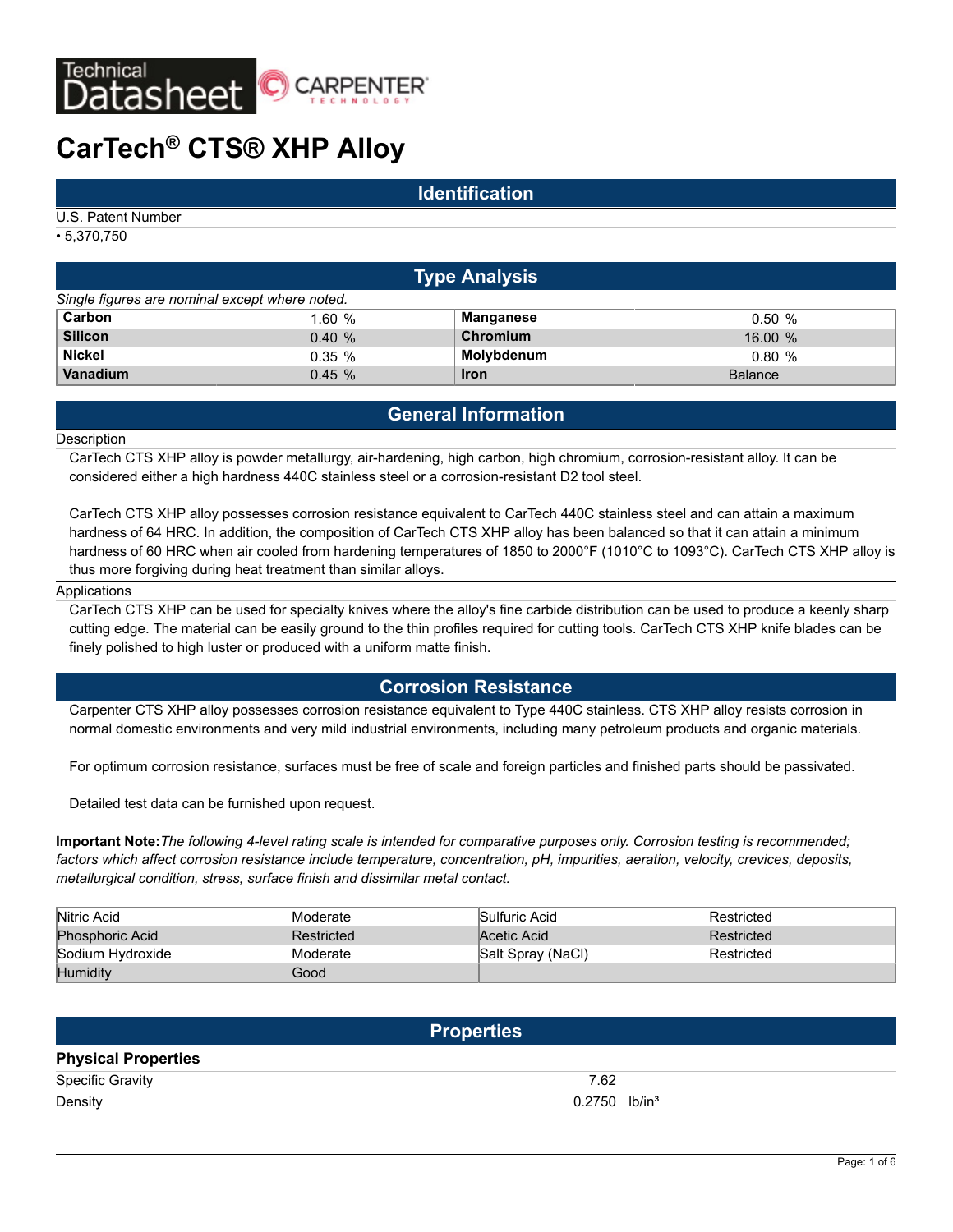# **CarTech® CTS® XHP Alloy**

| Mean CTE     |                                           |
|--------------|-------------------------------------------|
| 77 to 212°F  | 5.65 $\times$ 10 $\cdot$ in/in/ $\cdot$ F |
| 77 to 392°F  | 6.02 $\times$ 10 $\cdot$ in/in/ $\cdot$ F |
| 77 to 572°F  | 6.24 $\times$ 10 $\cdot$ in/in/ $\cdot$ F |
| 77 to 752°F  | 6.40 $\times$ 10 $\cdot$ in/in/ $\cdot$ F |
| 77 to 932°F  | 6.53 $\times$ 10 $\cdot$ in/in/ $\cdot$ F |
| 77 to 1112°F | 6.63 $\times$ 10 $\cdot$ in/in/ $\cdot$ F |
| 77 to 1292°F | 6.71 $\times$ 10 $\cdot$ in/in/ $\cdot$ F |
| 77 to 1472°F | 6.87 $\times$ 10 $\cdot$ in/in/ $\cdot$ F |

#### Mean coefficient of thermal expansion- Carpenter CTS XHP Alloy Annealed condition

| <b>ATTROSICA CONTROL</b> |                         |                            |       |  |  |
|--------------------------|-------------------------|----------------------------|-------|--|--|
|                          | <b>Room Temperature</b> | <b>Average Coefficient</b> |       |  |  |
| 77°F to                  | $25^\circ$ C to         |                            |       |  |  |
| 212                      | 100                     | 5.65                       | 10.17 |  |  |
| 392                      | 200                     | 6.02                       | 10.83 |  |  |
| 572                      | 300                     | 6.24                       | 11.23 |  |  |
| 752                      | 400                     | 6.40                       | 11.52 |  |  |
| 932                      | 500                     | 6.53                       | 11.76 |  |  |
| 1112                     | 600                     | 6.63                       | 11.93 |  |  |
| 1292                     | 700                     | 6.71                       | 12.13 |  |  |
| 1472                     | 800                     | 6.87                       | 12.37 |  |  |

## Isothermal transformation (I-T) diagram- Carpenter CTS XHP Alloy

Austenitize at 1925°F (1052°C) for 25 mins., quenched to I-T temperature, then brine quenched to room temperature.



## **Typical Mechanical Properties**

Hardened & Tempered Properties

Compression Test Results— Carpenter CTS XHP Alloy

Compressive yield strength is 347.0 ksi, compressive modulus is 32.6 x 10^6 psi, heat treat is 1925°F (1052°C) (25 mins.) O.Q. + -100°F (-73°C) (1h) A.W. + 350°F (177°C) (1h) A.C.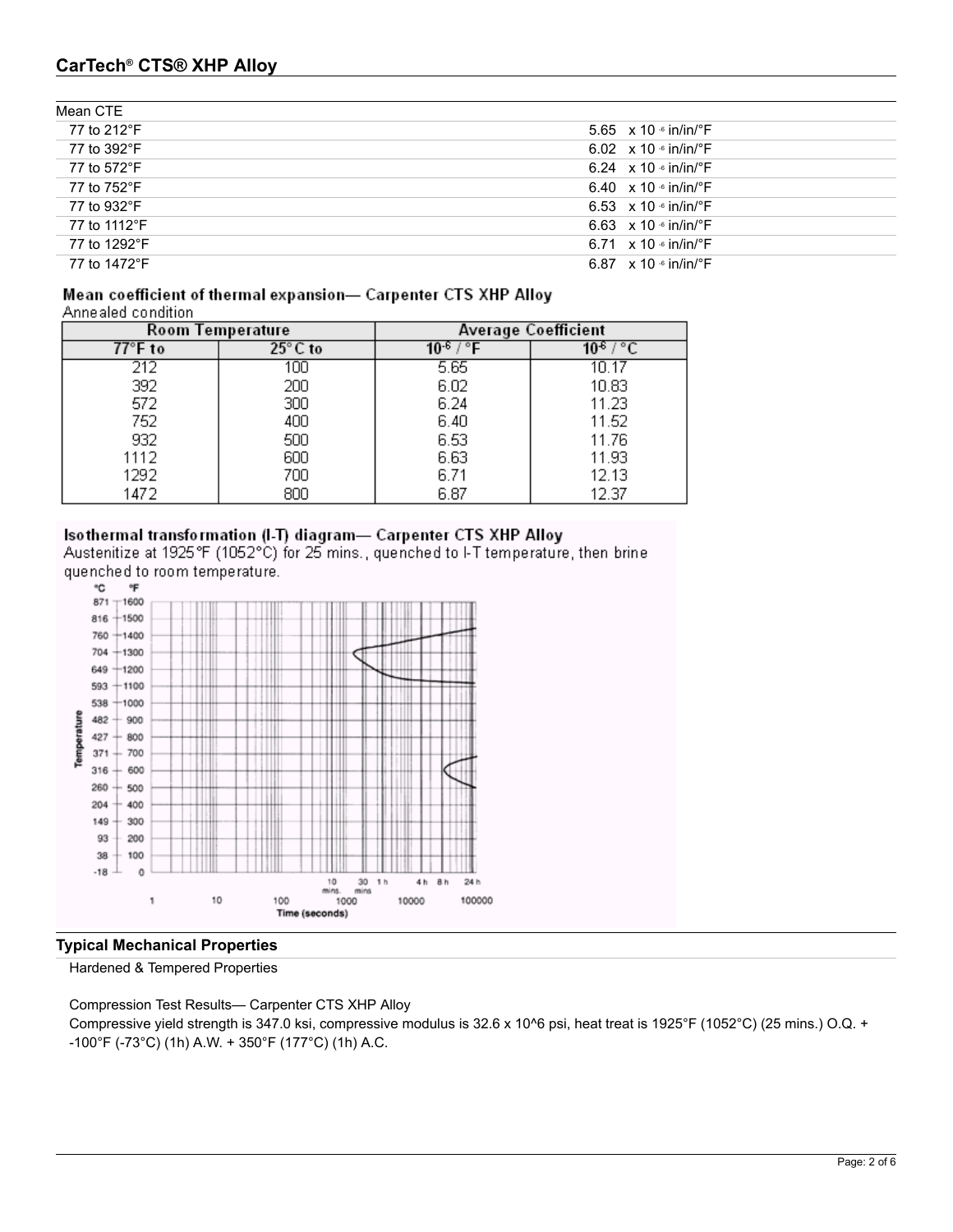| Yield<br>Ultimate Tensile<br>Strength<br>Strenath |     | $\frac{0}{2}$ | Reduction | Hardness   |         |            |
|---------------------------------------------------|-----|---------------|-----------|------------|---------|------------|
| ksi.                                              | MPa | KSİ.          | MPa       | Elongation | In Area | <b>BHN</b> |
| 68.3                                              | 471 | 125.3         | 864       | 10.2       | 16.0    | 230/255    |

## **Typical Annealed Tensile Properties- Carnenter CTS XHP Alloy**

## Unnotched Izod Impact Energy- Carpenter CTS XHP Alloy

Austenitized 1925°F (1052°C), 25 mins., AC and tempered for 1 hour.



# **Heat Treatment**

#### Decarburization

Carpenter CTS XHP alloy, like all high carbon tool steels, is subject to decarburization during thermal processing and precautions must be taken to control this condition.

#### Annealing

Carpenter CTS XHP alloy should be annealed in a neutral atmosphere. Heat uniformly to 1550/1600°F (843/871°C), then cool very slowly in the furnace at a rate of not more than 20°F (11°C) per hour until the furnace is black. The furnace may then be turned off and allowed to cool naturally. Annealed hardness is 230/255 HBN.



## Size Change in Hardening- Carpenter CTS XHP Alloy

Air quenched from 1925 °F (1052°C), tempered 1 hour at temperature.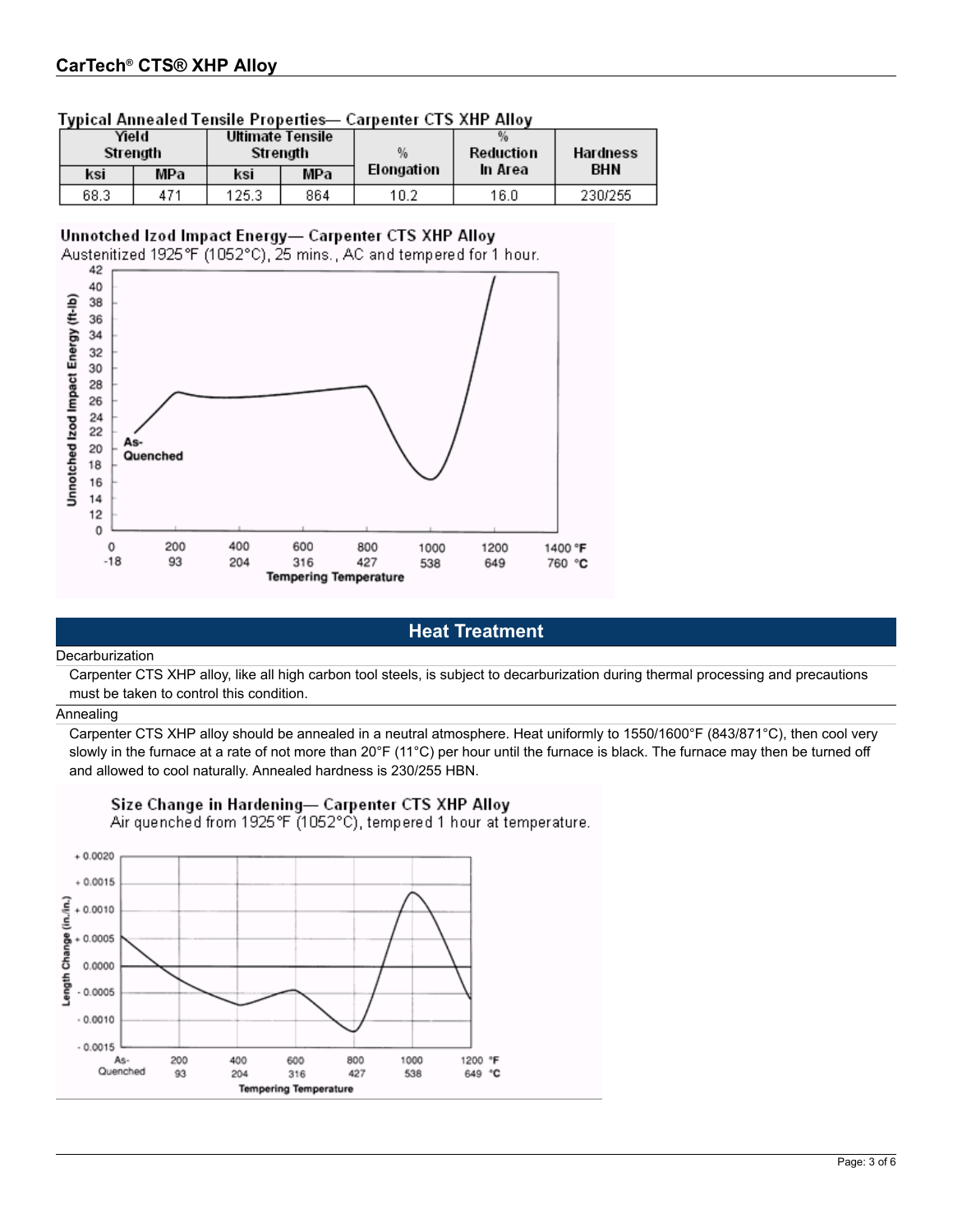## Effect of Refrigeration on As-Hardened Condition- Carpenter CTS XHP Alloy

Hardness measurements are averages rounded to nearest 0.5 HRC. Sample size: 1 in. dia. x 0.5 in. thick.

Heat treatment: 25 minutes at hardening temperature, then air cool or oil quench to room temperature. Leave as-hardened, or refrigerate at -100°F (-73°C) for 1 hour. Air warm to room temperature.

| Hardening<br>Temperature |      | Air Cool<br>only | Air Cool+<br>Refrigeration | Oil Quench<br>Only | Oil Quench +<br>Refrigeration |
|--------------------------|------|------------------|----------------------------|--------------------|-------------------------------|
|                          |      |                  |                            |                    |                               |
| 1850                     | 1010 | 62.0             | 62.5                       | 62.5               | 63.5                          |
| 1900                     | 1038 | 62.5             | 63.5                       | 63.0               | 64.0                          |
| 1950                     | 1066 | 62.5             | 64.0                       | 62.5               | 64.5                          |
| 2000                     | 1093 | 58.5             | 64.0                       | 57.0               | 64.0                          |

Effect of Refrigeration on Tempered Hardness- Carpenter CTS XHP Alloy Hardness measurements are averages rounded to nearest 0.5 HRC. Sample size: 1-in. dia. x 0.5 in. thick.

Heat treatment: 25 minutes at hardening temperature. Air cool or oil quench. Leave as-hardened, or refrigerate at -100°F (-73°C) for 1 hour. Air warm. Temper 1 hour at temperature. Air cool.

| Tempering      |                                       |          |                                       |            |               |  |  |  |  |  |  |  |
|----------------|---------------------------------------|----------|---------------------------------------|------------|---------------|--|--|--|--|--|--|--|
| Temperature    |                                       | Air Cool | Air Cool+                             | Oil Quench | Oil Quench +  |  |  |  |  |  |  |  |
| $\overline{F}$ | $\overline{\text{c}}$                 | only     | Refrigeration                         | only       | Refrigeration |  |  |  |  |  |  |  |
|                | 1900°F (1038°C) Hardening Temperature |          |                                       |            |               |  |  |  |  |  |  |  |
| As-Hardened    |                                       | 62.5     | 63.5                                  | 63.0       | 64.0          |  |  |  |  |  |  |  |
| 200            | 93                                    | 63.0     | 64.0                                  | 63.0       | 64.0          |  |  |  |  |  |  |  |
| 250            | 121                                   | 63.0     | 64.0                                  | 63.0       | 64.0          |  |  |  |  |  |  |  |
| 300            | 149                                   | 62.0     | 63.0                                  | 62.0       | 63.0          |  |  |  |  |  |  |  |
| 350            | 177                                   | 61.0     | 62.0                                  | 61.0       | 62.0          |  |  |  |  |  |  |  |
| 400            | 204                                   | 60.5     | 62.0                                  | 60.5       | 61.0          |  |  |  |  |  |  |  |
| 450            | 232                                   | 60.0     | 61.0                                  | 59.5       | 60.5          |  |  |  |  |  |  |  |
| 500            | 260                                   | 59.0     | 60.5                                  | 59.0       | 60.0          |  |  |  |  |  |  |  |
| 600            | 316                                   | 58.0     |                                       |            |               |  |  |  |  |  |  |  |
| 800            | 427                                   | 58.0     |                                       |            |               |  |  |  |  |  |  |  |
|                |                                       |          | 1950°F (1066°C) Hardening Temperature |            |               |  |  |  |  |  |  |  |
| As-Hardened    |                                       | 62.5     | 64.0                                  | 62.5       | 64.5          |  |  |  |  |  |  |  |
| 200            | 93                                    | 62.5     | 65.0                                  | 62.5       | 65.0          |  |  |  |  |  |  |  |
| 250            | 121                                   | 62.5     | 65.0                                  | 62.0       | 65.0          |  |  |  |  |  |  |  |
| 300            | 149                                   | 62.0     | 64.0                                  | 61.5       | 64.0          |  |  |  |  |  |  |  |
| 350            | 177                                   | 61.0     | 63.0                                  | 60.5       | 63.0          |  |  |  |  |  |  |  |
| 400            | 204                                   | 60.5     | 62.5                                  | 60.0       | 62.5          |  |  |  |  |  |  |  |
| 450            | 232                                   | 59.5     | 61.5                                  | 59.0       | 61.5          |  |  |  |  |  |  |  |
| 500            | 260                                   | 59.0     | 61.0                                  | 57.5       | 60.5          |  |  |  |  |  |  |  |
| 600            | 316                                   | 57.5     |                                       |            |               |  |  |  |  |  |  |  |
| 800            | 427                                   | 57.5     |                                       |            |               |  |  |  |  |  |  |  |

For maximum corrosion resistance, do not temper above 800°F (427°C).

# **Workability**

Forging

Carpenter CTS XHP alloy forges very much like high-speed steels. Preheat to 1400/1500°F (760/816°C), then heat slowly and uniformly to 1900/2100°F (1038/1149°C). Do not forge below 1700°F (927°C), and reheat as often as necessary. Cool in a furnace heated to about 1550°F (843°C), soak uniformly at this temperature, then shut off the heat and cool slowly in the furnace. Anneal after forging. Cool to room temperature before annealing.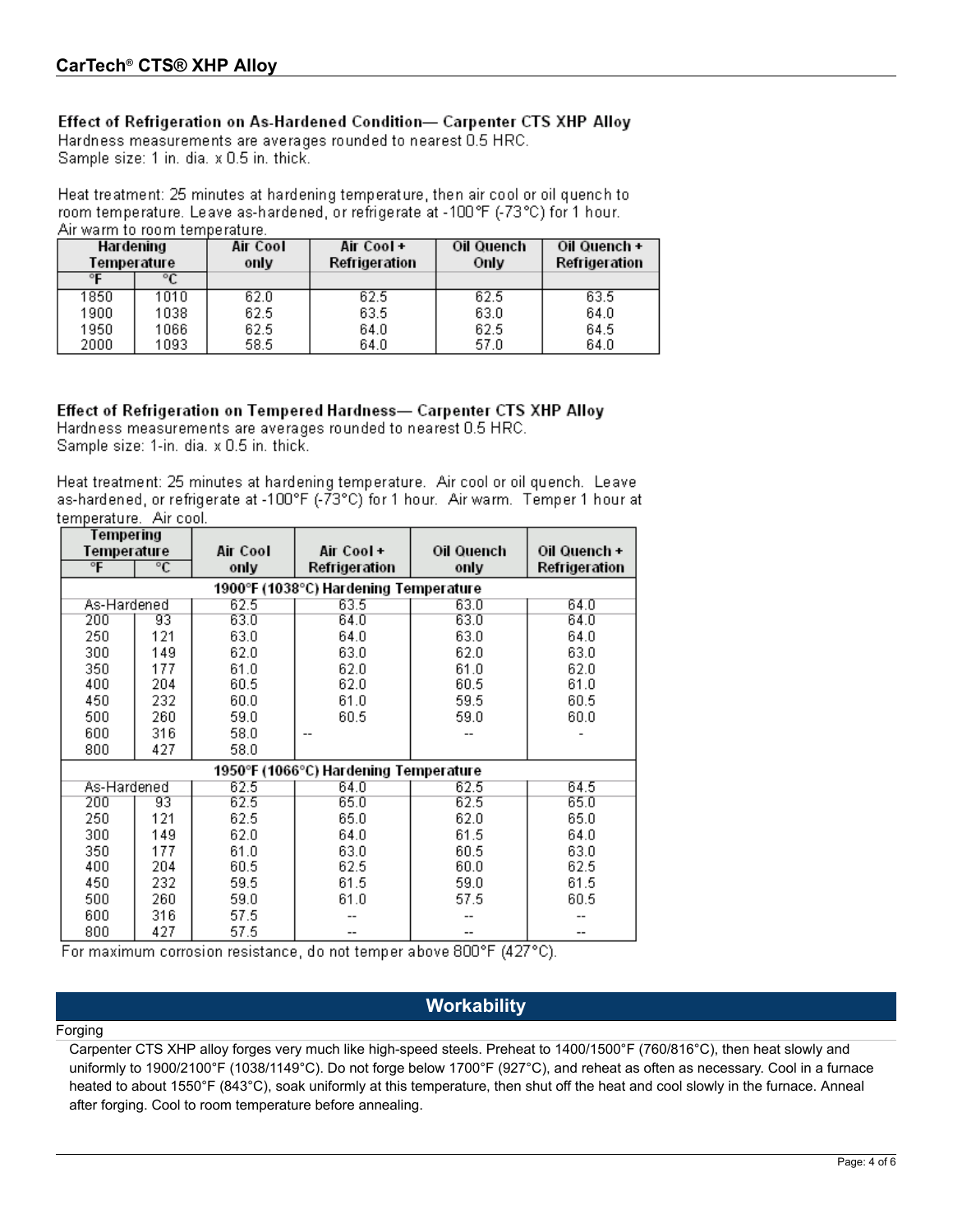#### **Machinability**

The following chart contains suggested speeds and feeds for machining Carpenter CTS XHP alloy.

#### Turning-Single-Point and Box Tools

| Depth    |          | <b>High Speed Tools</b> | Carbide Tools (Inserts) |                     |          |        |       |
|----------|----------|-------------------------|-------------------------|---------------------|----------|--------|-------|
| of Cut   | Tool     |                         |                         | Tool<br>Speed (fpm) |          | Feed   |       |
| (Inches) | Material | Speed (fpm)             | Feed (ipr)              | Material            | Uncoated | Coated | (ipr) |
| .150     | T15      | 65                      | .015                    | C6                  | 300      | 350    | .015  |
| 025      | M42      | 75                      | .007                    | C7                  | 350      | 450    | .007  |

#### Turning-Cut-Off and Form Tools

|                | <b>Tool Material</b>   |       | Feed (ipr)                  |     |      |      |                          |      |      |  |  |
|----------------|------------------------|-------|-----------------------------|-----|------|------|--------------------------|------|------|--|--|
| High           | Car-                   | Speed | Cut-Off Tool Width (inches) |     |      |      | Form Tool Width (inches) |      |      |  |  |
| Speed<br>Tools | bide<br>(fpm)<br>Tools |       | 1/16                        | 1/8 | 1/4  | 1/2  |                          | 115  |      |  |  |
| T15            |                        | 50    | .001                        | 001 | 0015 | .001 | 001                      | .001 | 0015 |  |  |
|                | C6                     | 175   | .003                        | 003 | 0045 | .003 | .002                     | .002 | .002 |  |  |

#### Rough Reaming

| Carbide Tools<br>High Speed |                |                  |                |     |      | Feed (ipr) Reamer Diameter (inches) |     |      |      |
|-----------------------------|----------------|------------------|----------------|-----|------|-------------------------------------|-----|------|------|
| Tool<br>Material            | Speed<br>(fom) | Tool<br>Material | Speed<br>(fpm) | 1/8 | 1/4  | 1/2                                 |     | 1 %  |      |
| T15                         | 57             | C2               | 75             | 003 | .006 | 010                                 | 015 | .018 | .021 |

#### Drilling

|          | <b>High Speed Tools</b> |      |                                                             |     |     |      |      |      |      |  |  |  |
|----------|-------------------------|------|-------------------------------------------------------------|-----|-----|------|------|------|------|--|--|--|
| Tool     | Speed                   |      | Feed (inches per revolution) Nominal Hole Diameter (inches) |     |     |      |      |      |      |  |  |  |
| Material | (fpm)                   | 1/16 | 1/B                                                         | 1/4 | 1/2 | 3/4  |      | 1 %  |      |  |  |  |
| T15, M42 | 40-50                   | 001  | 003                                                         | 005 | 007 | .009 | .011 | .014 | .018 |  |  |  |

#### Die Threading

| FPM for High Speed Tools |                |              |               |                |  |  |
|--------------------------|----------------|--------------|---------------|----------------|--|--|
| <b>Tool Material</b>     | 7 or less, tpi | 8 to 15, tpi | 16 to 24, tpi | 25 and up, tpi |  |  |
| T15, M42                 | 5-12           | 8-15         | 10-20         | $15 - 25$      |  |  |

#### Milling, End-Peripheral

| __<br>Depth                                                | <b>High Speed Tools</b> |        |     |     |                                                 | Carbide Tools |          |        |     |      |      |      |
|------------------------------------------------------------|-------------------------|--------|-----|-----|-------------------------------------------------|---------------|----------|--------|-----|------|------|------|
| of Cut<br>Feed (ipt) Cutter Diameter (in)<br>Tool<br>Speed |                         |        |     |     | Tool<br>Speed   Feed (ipt) Cutter Diameter (in) |               |          |        |     |      |      |      |
| (inches)                                                   | Material F              | (forn) | 1/4 | 1/2 | 3/4                                             |               | Material | (form) | 1/4 | 1/2  | 3/4  |      |
| 050                                                        | M2, M7                  | 70     | 001 | 002 | .003                                            | 004           | C6       | 235    | 001 | .002 | .004 | .006 |

#### Tapping

| Broaching |  |
|-----------|--|
|-----------|--|

| <b>High Speed Tools</b> |             |  | <b>High Speed Tools</b> |             |               |
|-------------------------|-------------|--|-------------------------|-------------|---------------|
| <b>Tool Material</b>    | Speed (fpm) |  | <b>Tool Material</b>    | Speed (fpm) | Chip Load (o) |
| M1, M7, M10 Nitrided    | 8-18        |  | T15, M42                | 10          | .002          |

#### Additional Machinability Notes

When using carbide tools, surface speed feet/minute (SFPM) can be increased between 2 and 3 times over the high-speed suggestions. Feeds can be increased between 50% and 100%.

Figures used for all metal removal operations covered are average. On certain work, the nature of the part may require adjustment of speeds and feeds. Each job has to be developed for best production results with optimum tool life. Speeds or feeds should be increased or decreased in small steps.

## **Other Information**

#### **Wear Resistance**

The wear characteristics in the table below were generated using ASTM G65 Procedure "A", the Standard Practice for conducting Dry Sand/Rubber Wheel Abrasion Tests. The data are presented as volume loss as required by the ASTM Standard. It should be noted therefore that a lower number means better wear resistance.